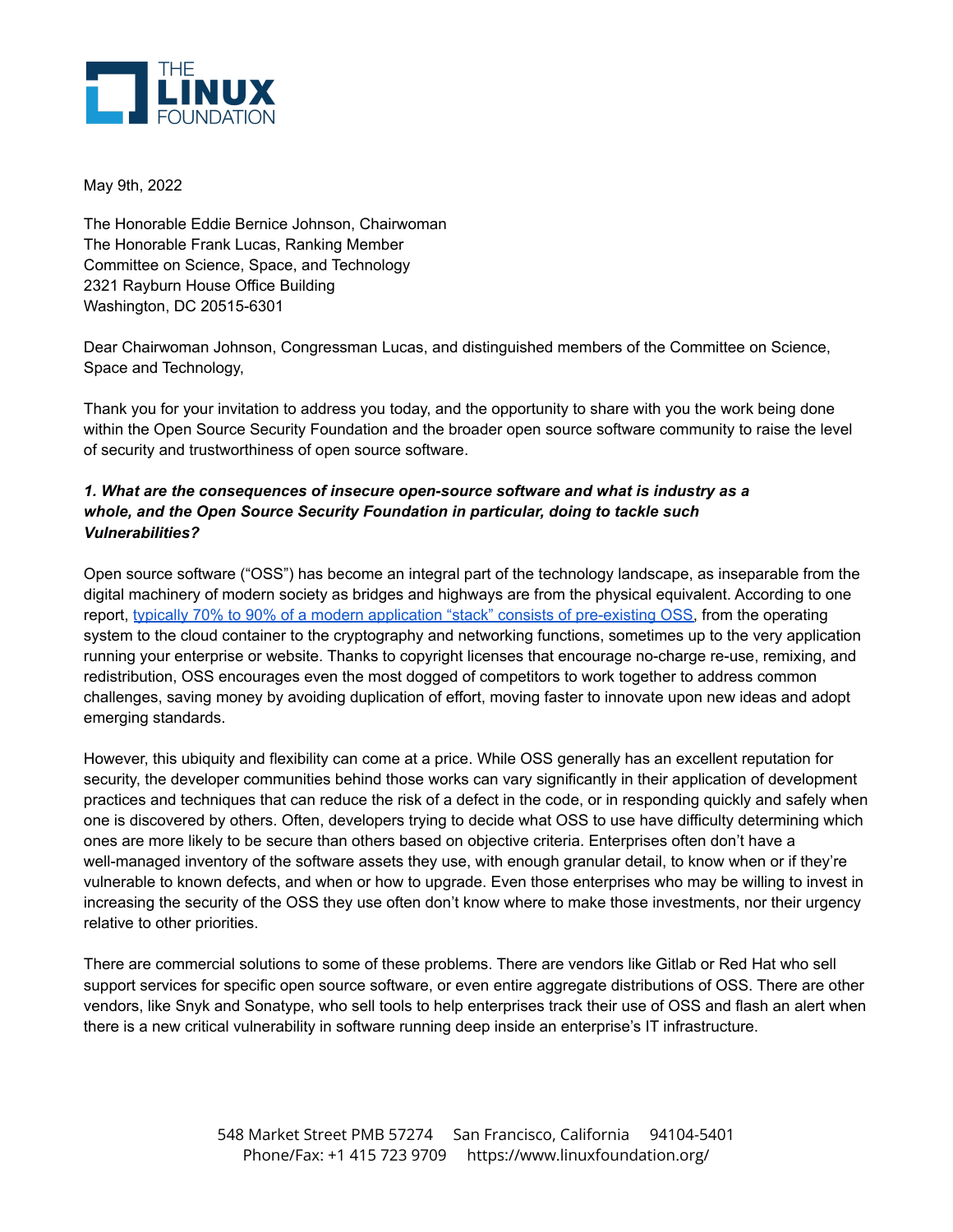

However, fighting security issues at their upstream source - trying to catch them earlier in the development process, or even reduce the chances of their occurrence at all - remains a critical need. We are also seeing new kinds of attacks that focus less on vulnerabilities in code, and more on the supply chain itself - from rogue software that uses "typosquatting" on package names to insert itself unexpectedly into a developer's dependency tree, to attacks on software build and distribution services, to developers turning their one-person projects into "protest-ware" with likely unintended consequences.

To address the urgent need for better security practices, tools, and techniques in the open source software ecosystem, a collection of organizations with deep investments into the OSS ecosystem came together in 2020 to form the Open Source Security [Foundation,](https://openssf.org/) and chose to house that effort at the Linux Foundation. This public effort has grown to hundreds of active participants across dozens of different public initiatives housed under 7 working groups, with funding and partnership from over 75 different organizations, and reaching millions of OSS developers.

The OpenSSF's seven working groups are:

- 1. **Best Practices for Open Source Developers**: This group works to provide open source developers with best practices recommendations, and easy ways to learn and apply them. Among other things, this group has developed courseware for teaching developers the fundamentals of secure software development, and implement the OpenSSF Best Practices Badge program.
- 2. **Securing Critical Projects**: This group exists to identify and help to allocate resources to secure the critical open source projects we all depend on. Among other things, this has led to a [collaboration](https://www.linuxfoundation.org/tools/census-ii-of-free-and-open-source-software-application-libraries/) with Harvard [Business](https://www.linuxfoundation.org/tools/census-ii-of-free-and-open-source-software-application-libraries/) School to develop a list of the most critical projects.
- 3. **Supply Chain Integrity**: This group is helping people understand and make decisions on the provenance of the code they maintain, produce and use. Among other things, this group has developed a specification and software called ["SLSA"](http://slsa.dev/), for describing and tracking levels of confidence in a software supply chain.
- 4. **Securing Software Repositories**: This group provides a collaborative environment for aligning on the introduction of new tools and technologies to strengthen and secure software repositories, which are key points of leverage for security practices and the promotion to developers of more trustworthy software.
- 5. **Identifying Security Threats in Open Source Projects**: This group enables informed confidence in the security of OSS by collecting, curating, and communicating relevant metrics and metadata. For example, it is developing a database of all known [security](https://github.com/ossf/security-reviews) reviews of OSS.
- 6. **Security Tooling**: This group's mission is to provide the best security tools for open source developers and make them universally accessible. Among other activities, this group has released code to better enable a security testing technique called "[fuzzing](https://github.com/ossf/fuzz-introspector/)" among open source projects.
- 7. **Vulnerability Disclosures**: This group is improving the overall security of the OSS ecosystem by helping advance vulnerability reporting and communication. For example, this group has produced a [Guide](https://github.com/ossf/oss-vulnerability-guide) to [Coordinated](https://github.com/ossf/oss-vulnerability-guide) Vulnerability Disclosure for OSS.

There are also a series of special projects under the OpenSSF worthy of special mention: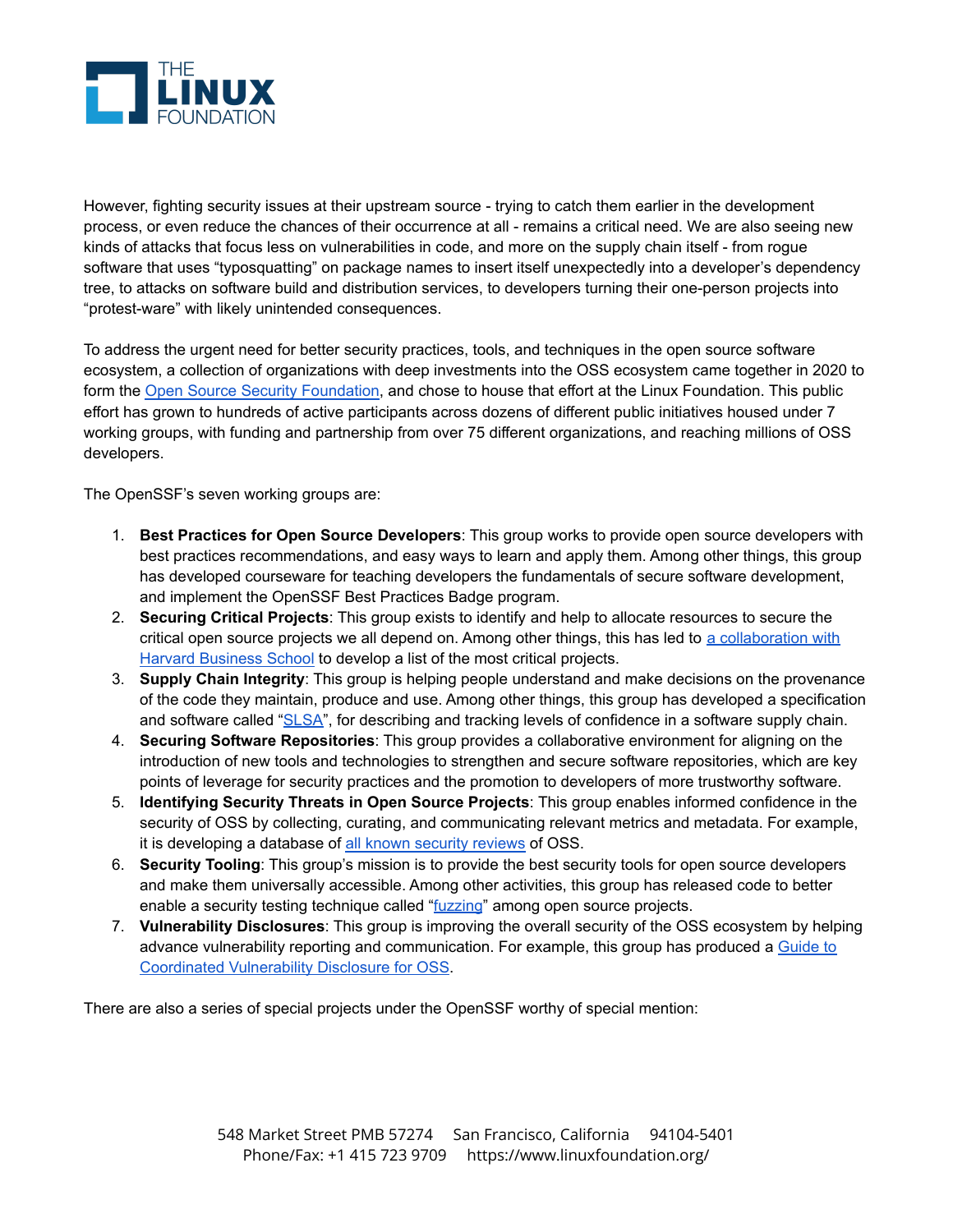

- **Project [sigstore](https://www.sigstore.dev/)**: an easy-to-use toolkit and service for signing software artifacts, ensuring that the software you are holding is the same as what the developer intended, addressing a wide array of supply chain attacks.
- **The [Alpha-Omega](https://openssf.org/community/alpha-omega/) Project**: an effort to systematically search for new vulnerabilities in open source code, and work with critical open source projects to improve their vulnerability handling and other security practices.
- **The GNU Toolchain Initiative**: this effort supports the build ecosystems for perhaps the most critical set of developer libraries and compilers in the world, the GNU Toolchain, as a means to ensure its safety and integrity.

All the above efforts are public-facing and developed using the best practices of open source software communities. Funding from our corporate partners goes towards supporting the core staff and functions that enable this community, but all the substance comes from voluntary efforts. In some cases funds flow to assist with specific efforts - for example, recently the [Alpha-Omega](https://openssf.org/blog/2022/04/18/openssf-selects-node-js-as-initial-project-to-improve-supply-chain-security/) project decided to allocate funding towards the NodeJS [community](https://openssf.org/blog/2022/04/18/openssf-selects-node-js-as-initial-project-to-improve-supply-chain-security/) to augment its security team with a part-time paid employee and to fund fixes for security issues.

The Linux Foundation has also begun to adapt its " $E^{\prime}$ " platform, a set of services designed to support the open source communities hosted by the Foundation, to incorporate security-related data such as vulnerability scans from [Snyk](https://snyk.io/) and [BluBracket](https://blubracket.com/), along with information from the [OpenSSF](https://bestpractices.coreinfrastructure.org/en) Best Practices Badge program and the OpenSSF Security [Scorecards](https://openssf.org/blog/2020/11/06/security-scorecards-for-open-source-projects/) initiative, to provide a unified view of the security risks in a particular collection of open source code, and what maintainers and contributors to those projects can do to improve those scores and reduce those risks. We expect to see more kinds of risk-related data coming into a unified view like this, helping developers and enterprises make better decisions about what open source components and frameworks to use, and how to reduce risk for those components they depend upon.

Guiding all of this is a deep conviction among the OpenSSF community that while there are many different ways in which security issues manifest themselves in the OSS ecosystem, every one of them is addressable, and that there are lots of opportunities for investment and collective action that will pay a return many times over in the form of lower risk of a future major vulnerability in a widely-used package, and lesser disruption if one is discovered.

Other efforts at the Linux Foundation include ["Prossimo"](https://www.memorysafety.org/), an effort focused on moving core Internet-related services to "memory-safe" languages like Rust, Go, or Java, which would eliminate an entire category of vulnerabilities that other languages allow too easily. Another is the **SPDX** [standard](https://spdx.dev/) for Software Bill of Materials ("SBOMs"), addressing the needs identified by White House [Executive](https://www.whitehouse.gov/briefing-room/presidential-actions/2021/05/12/executive-order-on-improving-the-nations-cybersecurity/) Order 14028 in a vendor-neutral and open way.

This is by no means a comprehensive list of all such efforts in the OSS ecosystem to improve security. Every OSS foundation either has a security team in operation today or is scrambling to identify volunteers and funding to establish one. There is a greater emphasis today than I've seen in my 30 years of using and contributing to OSS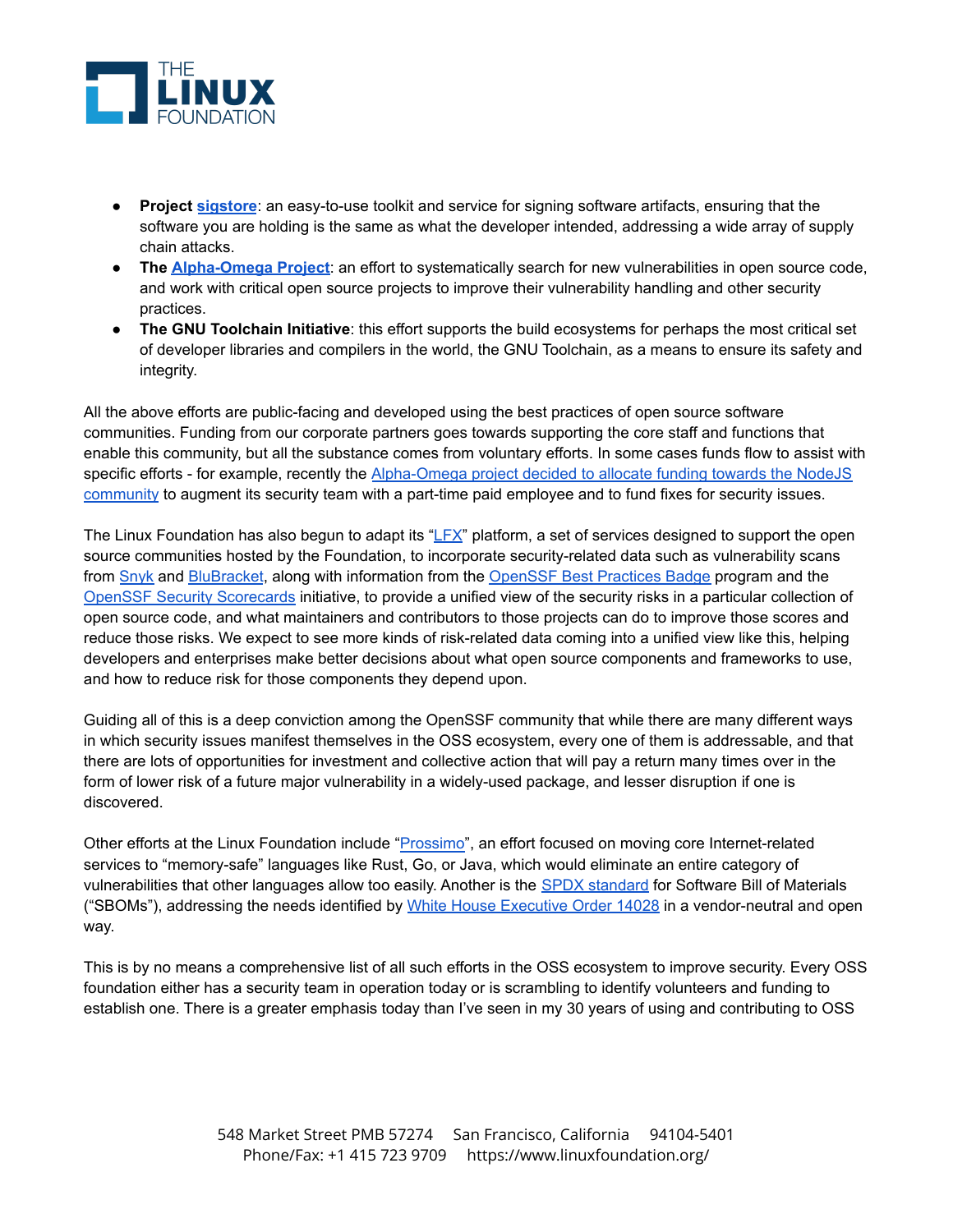

(since before it was called OSS) on the importance of such efforts. Clear metrics for progress are elusive since we lack clear metrics for evaluating software risk; in fact developing ways to measure and represent that risk is a key priority for OpenSSF. We will never see a time when open source software is free from security defects, but we are getting better at determining the tools and techniques required to more comprehensively address the risk of vulnerabilities in open source code. Scaling up those tools and techniques to address the tens of thousands of widely used OSS components and to get them more quickly updated remains a challenge.

## *2. How can the Federal government improve collaboration with industry to help secure open-source software?*

I'll focus here on principles and methods for collaboration that will lead to more secure OSS, and then for question 3 on specific opportunities to collaborate on.

First, focus on resourcing long-term personal engagements with open source projects.

Over the last few years, we have seen a healthy degree of engagement by the Federal government with OSS projects and stakeholders on the topic of improving security. The push established by Executive Order 14028 for the adoption of SBOMs aligned nicely with the standardization and growing adoption of the SPDX standard by a number of OSS projects, but it was aided substantially by the involvement of personnel from NIST, CISA, and other agencies engaging directly with SPDX community members.

Often the real secret to a successful OSS effort is in the communities of different stakeholders that come together to create it - the software or specification is often just a useful byproduct. The Federal government, both through its massive use of open source code and the role that it traditionally performs in delivering and protecting critical infrastructure, should consider itself a stakeholder, and like other stakeholders prioritize engagement with upstream open source projects of all sizes. That engagement need not be so formal; most contributors to open source projects have no formal agreement covering that work aside from a grant of intellectual property in those contributions. But as they say, "history is made by those who show up." If the IT staff of a Federal agency (or of a contractor under a Federal contract) were authorized and directed to contribute to the security team of a critical open source project, or to addressing known or potential security issues in important code, or to participating in an OpenSSF working group or project, that would almost certainly lead to identifying and prioritizing work that would result in enhanced security in the Federal government's own use of open source code, and likely to upstream improvements that make OSS more secure for everyone else.

Second, engage in OSS development and security work as a form of global capacity building, and in doing so, in global stability and resilience. OSS development is inherently international and has been since its earliest days. Our adversaries and global competitors use the same OSS that we do, by and large. When our operating systems, cloud containers, networking stacks and applications are made to be more secure, there are fewer chances for rogue actors to cause disruption, and that can make it harder to de-escalate tensions or protect the safety of innocent parties. Government agencies in [France,](https://joinup.ec.europa.eu/collection/open-source-observatory-osor/news/open-source-software-supported-french-open-science-policy) [Taiwan](https://increment.com/containers/containerization-case-study/), and more have begun to establish funded offices focused on the adoption, development, and promotion of OSS, in many ways echoing the Open [Source](https://todogroup.org/)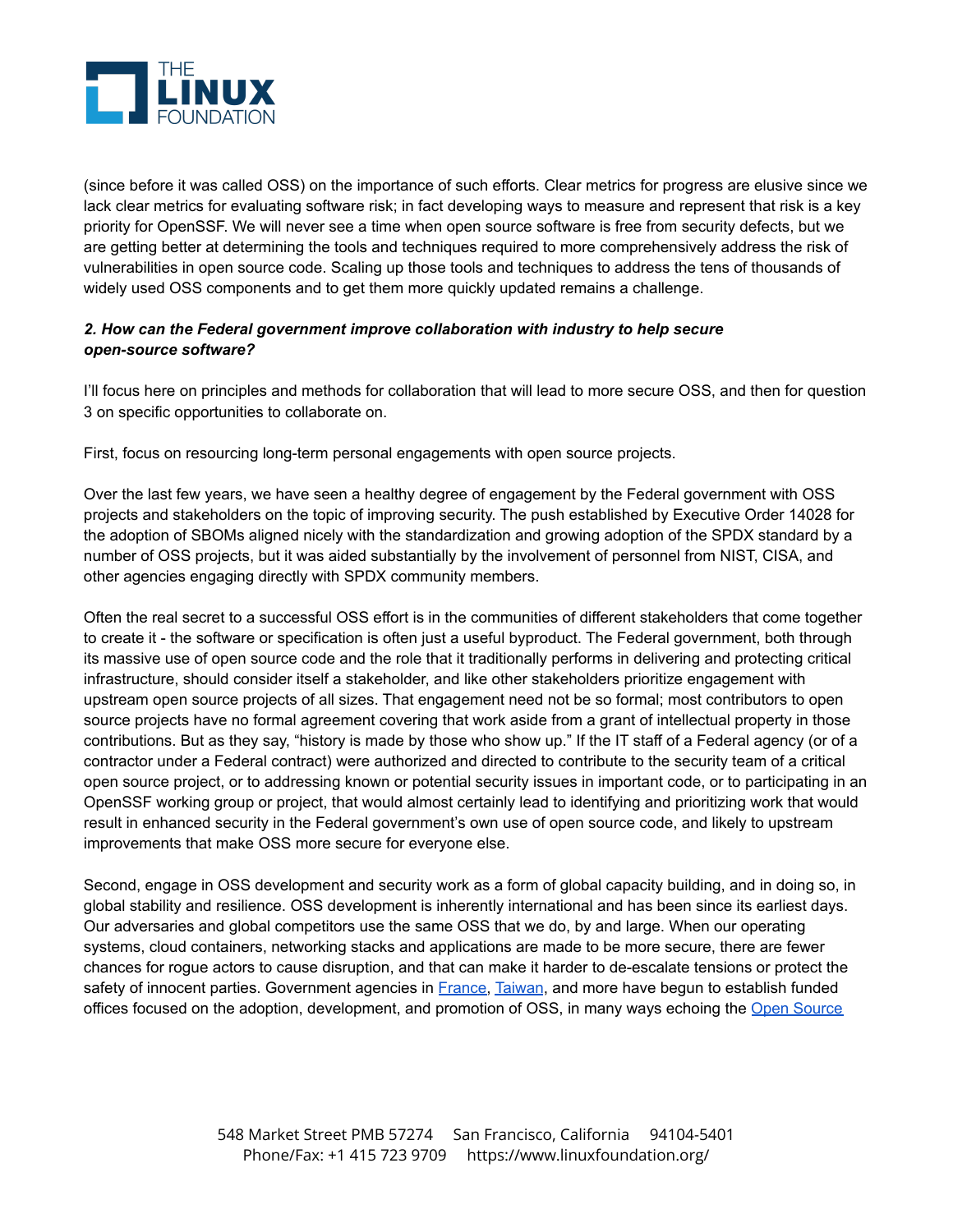

[Program](https://todogroup.org/) Offices being set up by companies like Home Depot and Walmart or intergovernmental agencies like the [WHO](https://joinup.ec.europa.eu/collection/open-source-observatory-osor/news/who-builds-ospo). The State Department in recent years has funded the development of software like [Tor](https://www.torproject.org/about/sponsors/) to support the security needs of human rights workers and global activists. The Federal government could use its convening authority and statecraft to bring like-minded activities and investment together in a coordinated way more effectively than any of us in the private sector can.

Third, many of the ideas for improving the security of OSS involve establishing services - services for issuing keys to developers like Project sigstore does, or services for addressing the naming of software packages for SBOMs, or services for collecting security reviews, or providing a comprehensive view of the risk of open source packages. Wherever possible, the Federal government should avoid establishing such services themselves when suitable instances of such services are being built by the OSS community. Instead of owning or operating such services directly, the Federal Government should provide grants or other resources to operators of such services as any major stakeholder would. Along similar lines, should the Federal government fund activities like third party audits of an open source project, or fund fixes or improvements, it should ensure not only that such efforts don't duplicate work already being done, it should ensure that the results of that work are shared (with a minimum of delay) publicly and upstream so that everyone can benefit from that investment.

These three approaches to collaboration would have an outsized impact on any of the specific efforts that the Federal government could undertake.

## *3. Where should Congress or the Administration focus efforts to best support and secure the open-sourced software ecosystem as a whole?*

The private sector and the Federal government have a common cause in seeing broad improvements in the security of OSS. I'm happy to share where I see the private sector starting to invest in enhanced OSS security, in the hopes that this may inspire similar actions from others.

- 1. **Education**. Very few software developers ever receive a structured education in security fundamentals, and often must learn the hard way about how their work can be attacked. The [OpenSSF's](https://openssf.org/training/courses/) Secure Software [Fundamentals](https://openssf.org/training/courses/) courses are well regarded and themselves licensed as open source software, which means educational institutions of all kinds could deliver the content. Enterprises could also start to require it of their own developers, especially those who touch or contribute to OSS. There must be other techniques for getting this content into more hands and certifications against it into more processes.
- 2. **Metrics and benchmarks**. There are plenty of efforts to determine what are suitably objective metrics for characterizing the risks of OSS packages. But running the cloud systems to perform that measurement across the top 100,000 or even 10,000 open source projects may cost more than what can be provided for free by a single company, or may be fragile if only provided by a single vendor. Collective efforts funded by major stakeholders are being planned-for now, and governments as a partner to that would not be turned away.
- 3. **Digital signatures.** There is a long history of U.S. Government standards for identity proofing, public key management, signature verification, and so on. These standards are very sophisticated, but in open